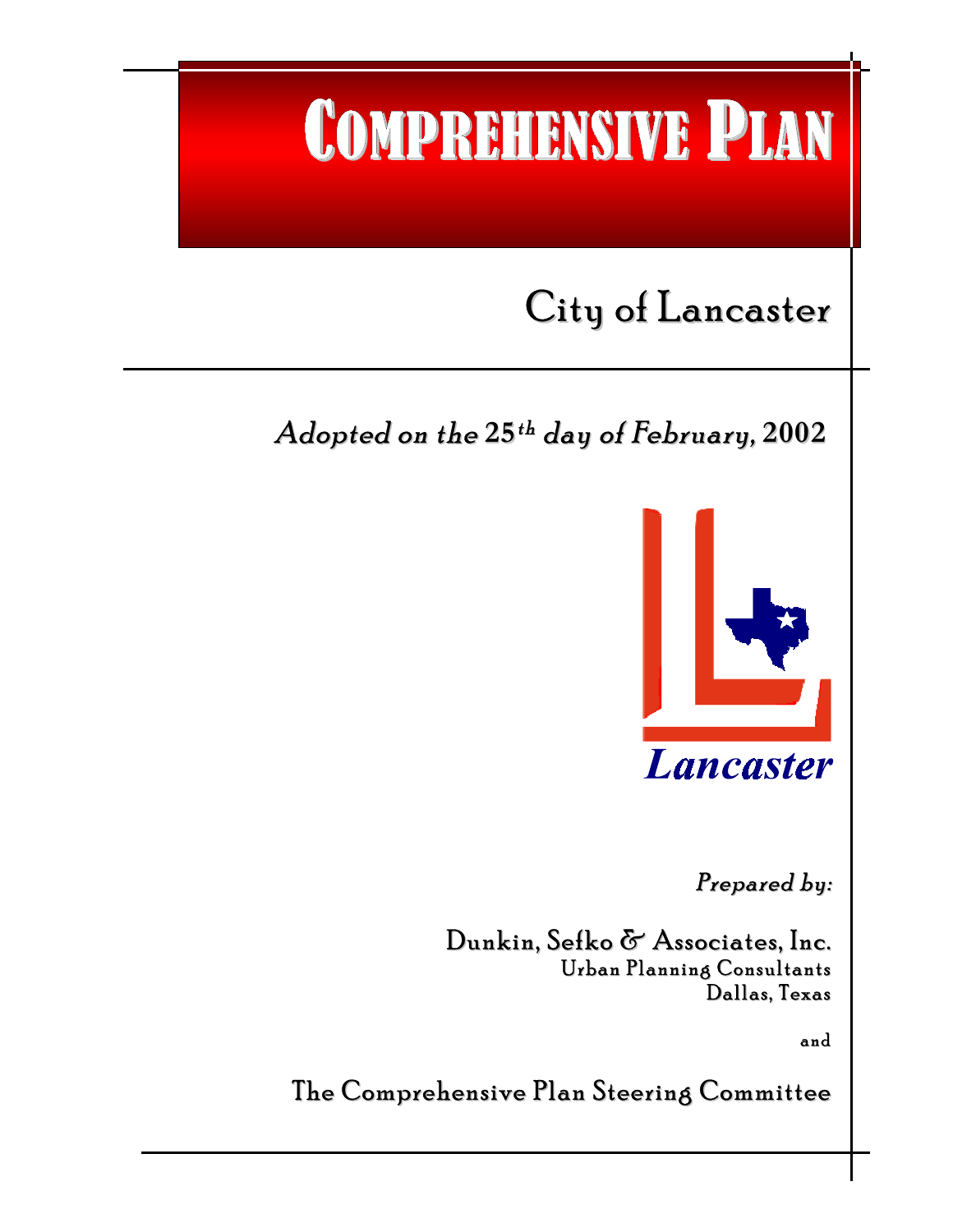#### Section 1: Overview

| Why Plan?                                  | $1 - 1$ |  |
|--------------------------------------------|---------|--|
| Purpose and Intent of a Comprehensive Plan | $1 - 1$ |  |
| <b>Overview of the Process</b>             | $1 - 2$ |  |

#### Section 2: Baseline Analysis

| Introduction                                                      | $2 - 1$  |
|-------------------------------------------------------------------|----------|
| <b>Historical Background</b>                                      | $2 - 2$  |
| Relationship of the City to the Region                            | $2 - 3$  |
| PLATE 2-1: REGIONAL RELATIONSHIP                                  | $2 - 4$  |
| <b>Physical Factors Influencing Development</b>                   | $2 - 5$  |
| Jurisdictional Features                                           | $2 - 5$  |
| <b>Natural Features</b>                                           | $2 - 6$  |
| PLATE 2-2: PHYSICAL FACTORS                                       | $2 - 7$  |
| Man-Made Features                                                 | $2 - 8$  |
| Demographic and Socioeconomic Profile                             | $2 - 10$ |
| Population                                                        | $2 - 10$ |
| TABLE 2-1: Population Change                                      | $2 - 10$ |
| TABLE 2-2: Population Change in Selected Cities Within the Region | $2 - 11$ |
| TABLE 2-3: Regional Growth Comparison: 1950 to 2000               | $2 - 11$ |
| Household Size                                                    | $2 - 12$ |
| Age and Race Composition                                          | $2 - 12$ |
| TABLE 2-4: Age Composition & Distribution                         | $2 - 13$ |
| TABLE 2-5: Race & Ethnic Distribution                             | $2 - 13$ |
| School Enrollment                                                 | $2 - 14$ |
| TABLE 2-6: School Enrollment - 1997 Thru 2001                     | $2 - 14$ |
| <b>Educational Attainment</b>                                     | $2 - 14$ |
| <b>Income Levels</b>                                              | $2 - 14$ |
| Employment                                                        | $2 - 15$ |
| TABLE 2-7: Employment by Type of Labor                            | $2 - 15$ |
| TABLE 2-8: Employment by Sector - 1990                            | $2 - 16$ |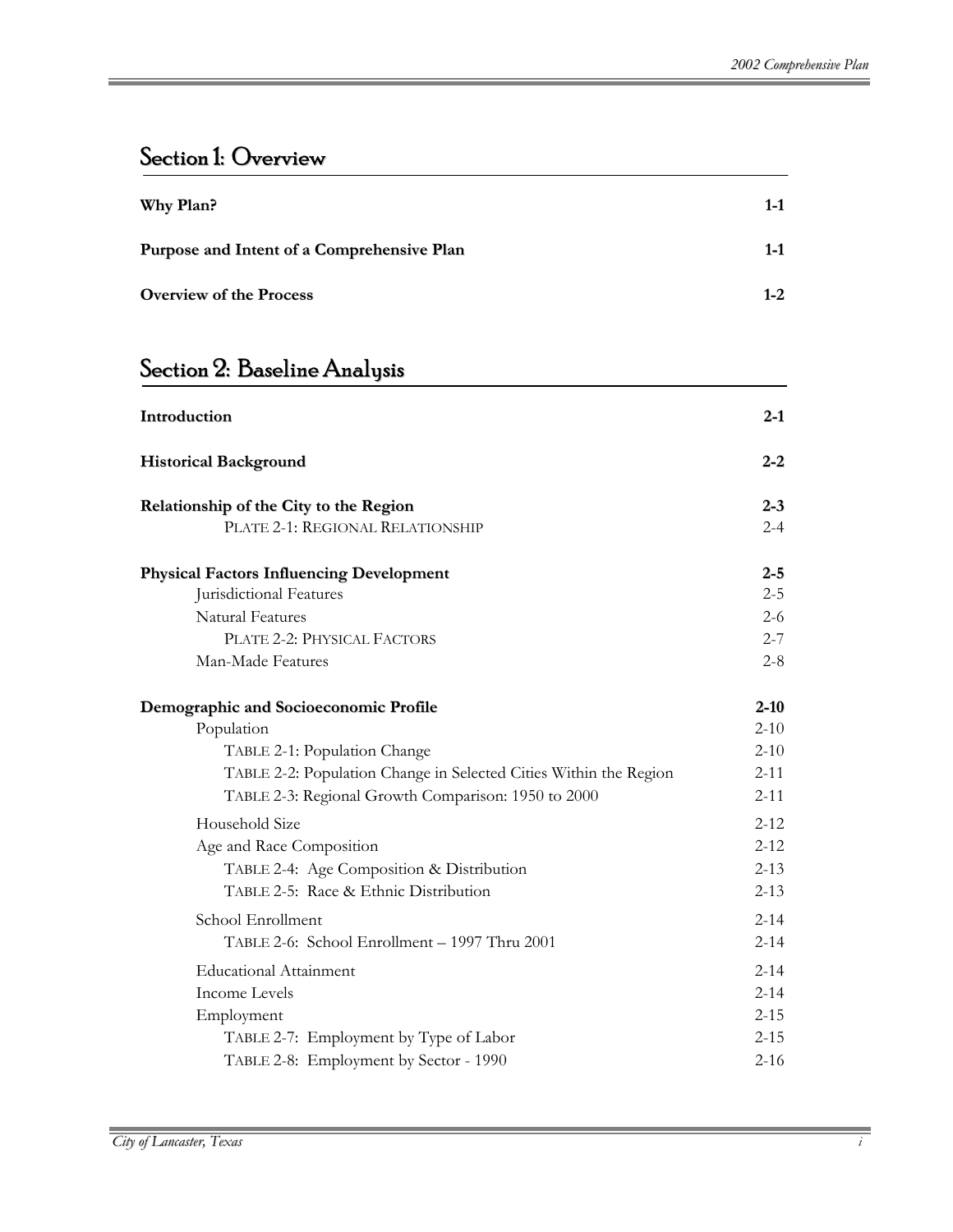| TABLE 2-9: Employment by Industry - 1990                            | $2 - 16$ |
|---------------------------------------------------------------------|----------|
| TABLE 2-10: Employment by Occupation - 1990                         | $2 - 17$ |
|                                                                     |          |
| <b>Existing Land Use</b>                                            | $2 - 18$ |
| Land Use Survey Methodology                                         | $2 - 18$ |
| <b>Existing Land Use Analysis</b>                                   | $2 - 19$ |
| PLATE 2-3: EXISTING LAND USE                                        | $2 - 20$ |
| TABLE 2-11: Land Use Acreage: 1985 & 1999                           | $2 - 22$ |
| <b>Existing Housing</b>                                             | $2 - 23$ |
| Trends in Housing Supply                                            | $2 - 23$ |
| TABLE 2-12: Total Dwelling Units                                    | $2 - 24$ |
| TABLE 2-13: Housing Type: 1985 & 1999                               | $2 - 24$ |
| Tenure (Residency)                                                  | $2 - 25$ |
| TABLE 2-14: Renter- Versus Owner-Occupied Units - 1990              | $2 - 25$ |
| Housing Value and Rental Rates                                      | $2 - 26$ |
| TABLE 2-15: Housing Value of Owner-Occupied Dwellings - 1990 & 1999 | $2 - 26$ |
| TABLE 2-16: Contract Rent - 1990 & 1999                             | $2 - 27$ |
| 1999 Housing Inventory                                              | $2 - 27$ |
| TABLE 2-17: Housing Conditions - 1999                               | $2 - 28$ |
| PLATE 2-4: EXISTING HOUSING CONDITION                               | $2 - 29$ |
| <b>Existing Zoning</b>                                              | $2 - 30$ |
| TABLE 2-18: Existing Zoning: 1985 & 1999                            | $2 - 30$ |
| PLATE 2-5: EXISTING ZONING MAP                                      | $2 - 31$ |

#### Section 3: Goals & Objectives

| Introduction                              | $3-1$   |
|-------------------------------------------|---------|
| The Environment                           | $3 - 6$ |
| <b>Physical Form of the City</b>          | $3 - 7$ |
| Transportation & the Thoroughfare Network | $3-11$  |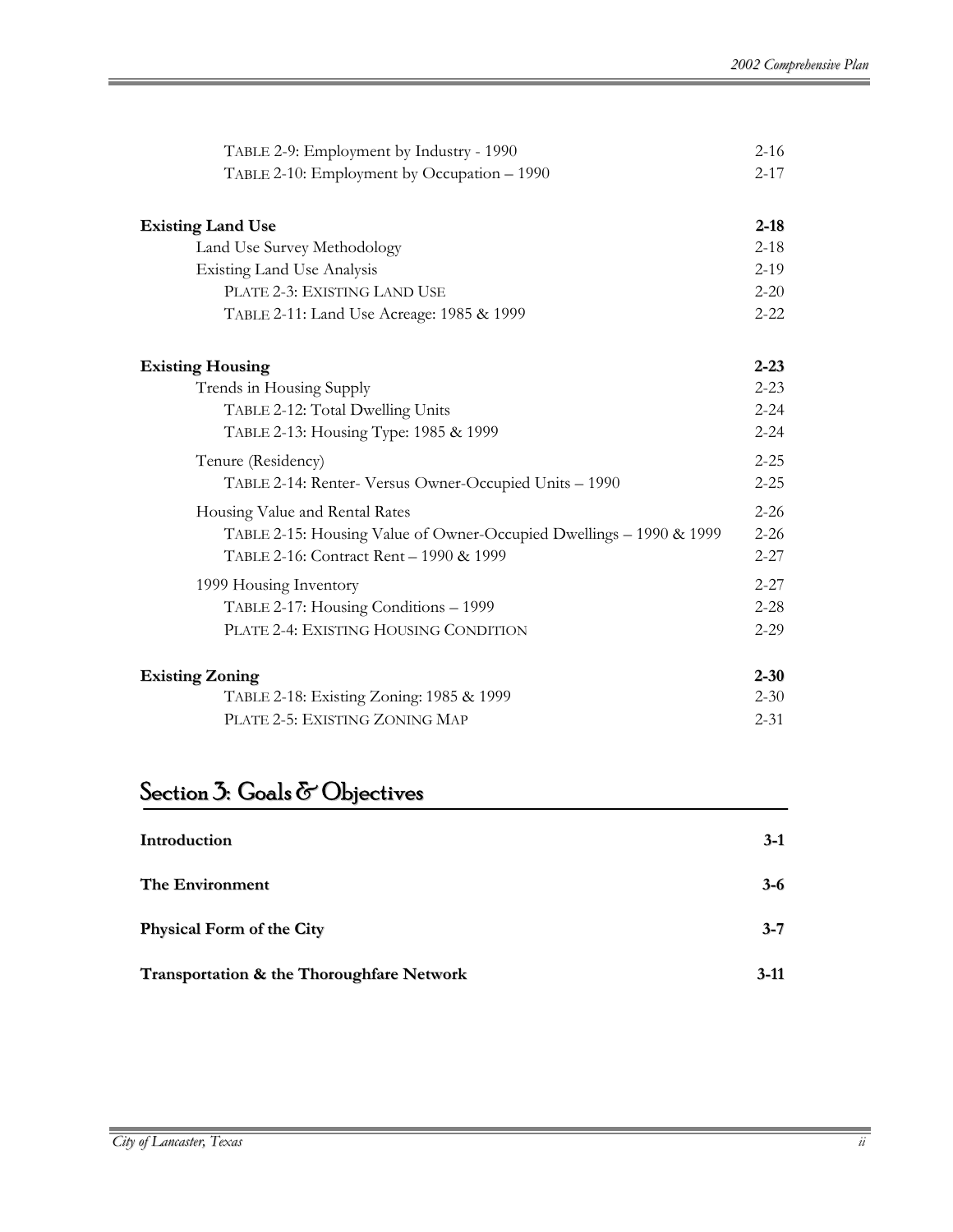| <b>Infrastructure &amp; Utility Systems</b> | $3 - 13$ |
|---------------------------------------------|----------|
| <b>Public Services &amp; Facilities</b>     | $3-14$   |
| <b>Fiscal Responsibility</b>                | $3 - 15$ |
| <b>Quality of Life</b>                      | $3-16$   |
| <b>Housing and Community Livability</b>     | $3-19$   |

#### Section 4: THE THOROUGHFARE PLAN

| Introduction                                                                           | 4-1      |
|----------------------------------------------------------------------------------------|----------|
| The Existing Traffic Circulation System                                                | $4 - 2$  |
| The Regional System                                                                    | $4 - 2$  |
| The Local System                                                                       | $4 - 3$  |
| Problems and Deficiencies in the Existing System                                       | 4-4      |
| <b>Thoroughfare Design and Classification System</b>                                   | $4 - 5$  |
| Freeways or Highways                                                                   | $4 - 6$  |
| <b>Arterial Streets</b>                                                                | $4 - 6$  |
| TABLE 4-1: Roadway Functional Classification System and<br>General Planning Guidelines | $4 - 7$  |
| <b>Collector Streets</b>                                                               | $4-9$    |
| <b>Residential Streets</b>                                                             | $4 - 10$ |
| Bikeways/Bicycle Lanes                                                                 | $4 - 10$ |
| Traffic Capacities and Volumes                                                         | $4 - 11$ |
| <b>Thoroughfare Planning Issues</b>                                                    | $4 - 12$ |
| TABLE 4-2: Definition of Level of Service for Signalized Intersections                 | $4 - 13$ |
| <b>Thoroughfare Plan Recommendations</b>                                               | $4 - 14$ |
| PLATE 4-1: THE THOROUGHFARE PLAN                                                       | $4 - 15$ |
| Arterial Street Recommendations                                                        | $4 - 16$ |
| Collector Street System Recommendations                                                | $4 - 18$ |
| Residential Street System Recommendation                                               | $4 - 19$ |
|                                                                                        |          |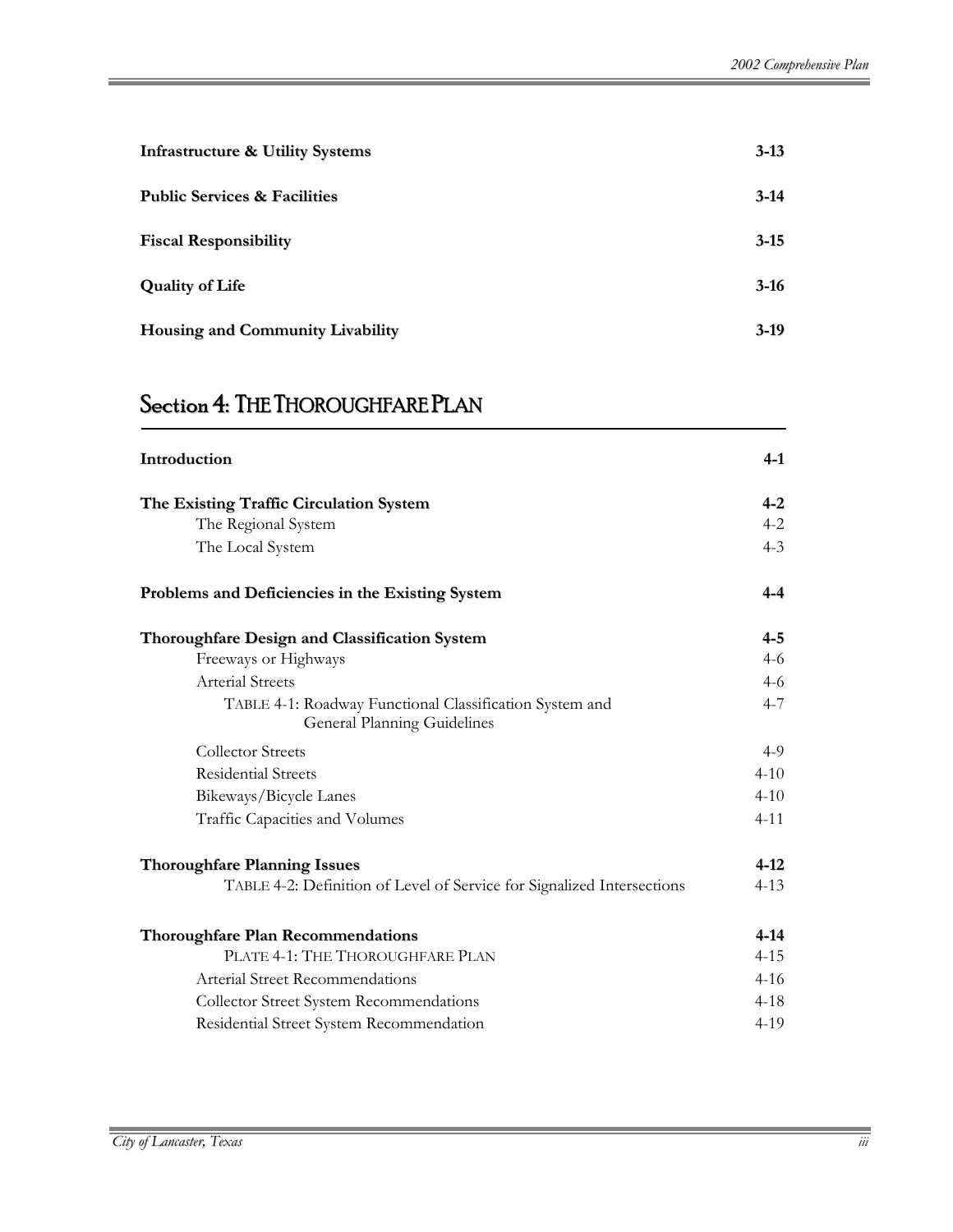| <b>Transportation Planning Policies</b> | 4-20  |
|-----------------------------------------|-------|
| <b>Thoroughfare Implementation</b>      | 4-22  |
| TABLE 4-3: Recommended Street Projects  | 4-22. |

#### Section 5: PUBLIC FACILITIES PLAN

| Introduction                                    | $5-1$   |
|-------------------------------------------------|---------|
| <b>Existing Public Buildings and Facilities</b> | $5-1$   |
| City Hall                                       | $5 - 1$ |
| Police Department                               | $5 - 2$ |
| Fire Department                                 | $5 - 2$ |
| Public Library                                  | $5 - 2$ |
| Public Works and Animal Control                 | $5-2$   |
| Community Facilities                            | $5 - 2$ |
| <b>Future Public Buildings and Facilities</b>   | $5 - 3$ |
| City Hall                                       | $5 - 3$ |
| <b>Fire Stations</b>                            | $5 - 3$ |
| Police Station                                  | $5-4$   |
| Public Library                                  | $5 - 4$ |
| Public Works and Animal Control                 | $5 - 5$ |
| <b>Community Facilities</b>                     | $5 - 5$ |

#### Section 6: PARKS, RECREATION & OPEN SPACE MASTER PLAN SUMMARY

| Overview                                         | $6-1$   |
|--------------------------------------------------|---------|
| The Purpose                                      | $6 - 1$ |
| The Goals and Objectives                         | $6-1$   |
| PLATE 6-1: PARKS, RECREATION AND OPEN SPACE PLAN | $6 - 2$ |
| The First Phase                                  | $6 - 3$ |
| The Second Phase                                 | $6 - 3$ |
| <b>Recommendations</b>                           | $6 - 5$ |
| <b>High Priority Recommendations</b>             | $6 - 5$ |

ֺ֝֡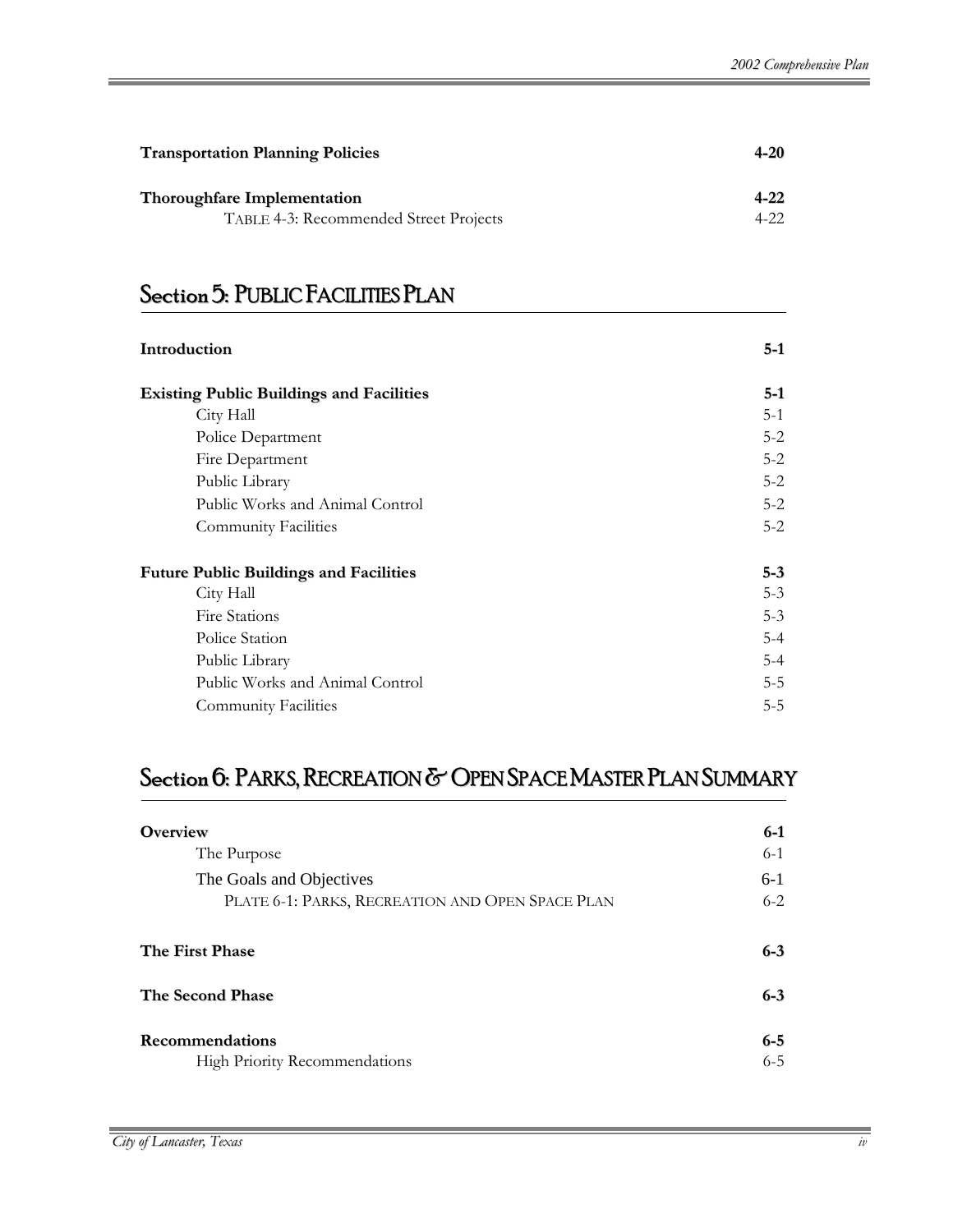| Revisions to the Master Plan      | 6-6     |
|-----------------------------------|---------|
| Low Priorities                    | $6 - 5$ |
| Moderate Priority Recommendations | $6 - 5$ |

#### Section 7: THE FUTURE LAND USE PLAN

| Introduction                                      | 7-1      |
|---------------------------------------------------|----------|
| <b>Future Population Projections</b>              | 7-2      |
| TABLE 7-1: Future Population Projections          | $7 - 2$  |
| <b>Future Land Use Requirements</b>               | $7 - 3$  |
| TABLE 7-2: Projected Future Land Use Requirements | $7-4$    |
| <b>Land Use Intensity</b>                         | $7 - 4$  |
| <b>Land Use Quantity</b>                          | $7 - 5$  |
| <b>Land Use Compatibility</b>                     | 7-6      |
| The Future Land Use Plan                          | $7 - 7$  |
| TABLE 7-3: Future Land Use By Category            | $7 - 8$  |
| <b>Future Land Use Recommendations</b>            | $7 - 8$  |
| Highway Commercial Corridors                      | $7-8$    |
| PLATE 7-1: THE FUTURE LAND USE PLAN               | 7-9      |
| Commercial Areas                                  | $7 - 10$ |
| Commercial Redevelopment Areas                    | $7 - 10$ |
| Mixed Use Area                                    | $7 - 11$ |
| Retail Areas                                      | $7 - 12$ |
| Historic Town Square Area                         | $7 - 13$ |
| <b>Industrial Land Uses</b>                       | $7 - 13$ |
| Public Use Areas                                  | $7 - 15$ |
| Low Density Residential Areas                     | $7 - 15$ |
| Multi-Family Areas                                | $7 - 15$ |
| <b>Future Land Use Policies</b>                   | $7-16$   |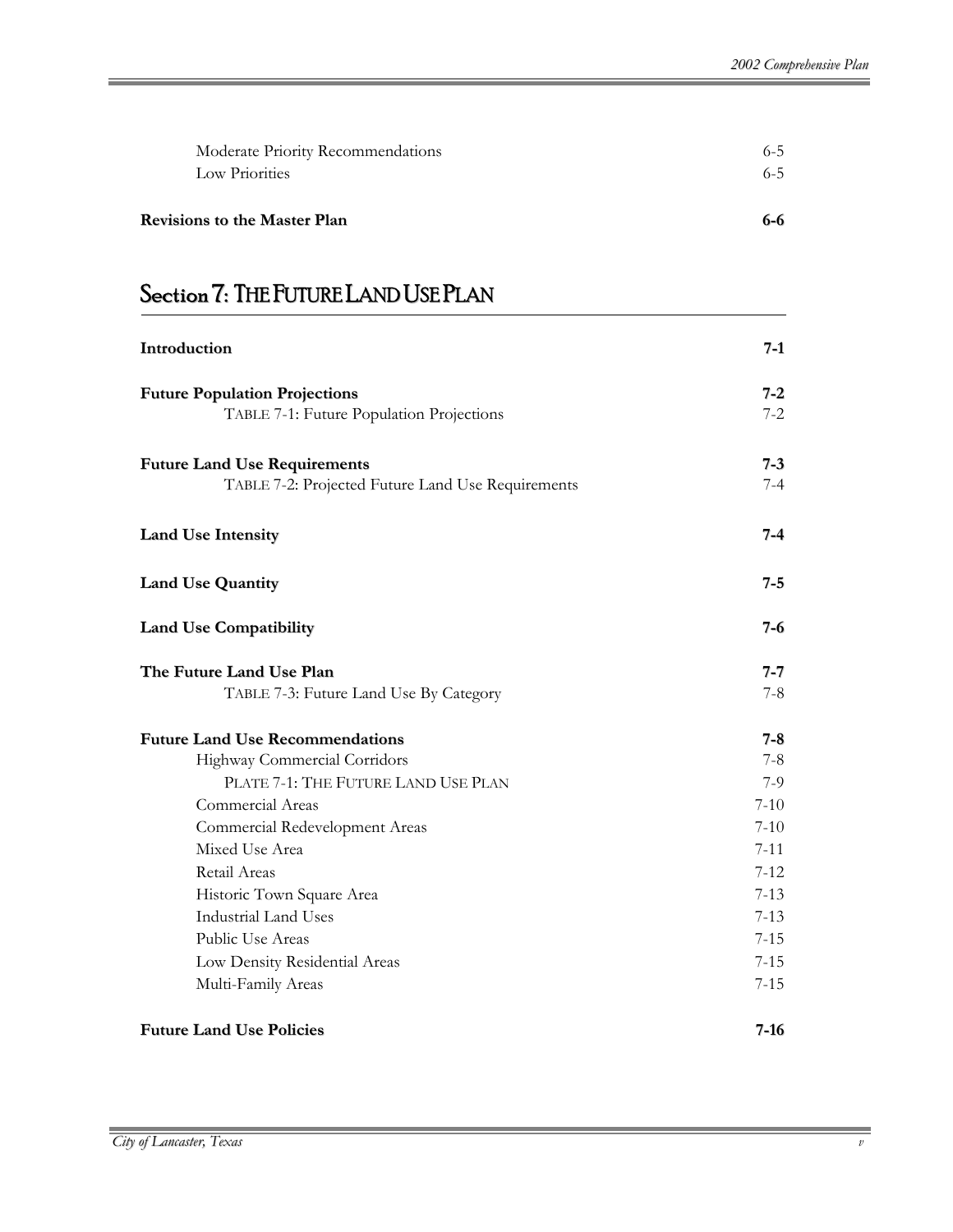#### Section 8: HOUSING STRATEGIES

| Introduction                                         | $8-1$    |
|------------------------------------------------------|----------|
| <b>Housing Mix and Guidelines</b>                    | $8 - 2$  |
| Area-Wide Single-Family Guidelines                   | $8 - 2$  |
| Specific Area Housing Guidelines                     | $8 - 2$  |
| Multi-Family Guidelines                              | $8-3$    |
| <b>Recommended Housing Strategies</b>                | $8 - 3$  |
| Neighborhood Conservation                            | $8 - 4$  |
| Housing Rehabilitation and Maintenance               | $8 - 4$  |
| Property Clearance and Redevelopment                 | $8 - 5$  |
| Development Guidance                                 | $8 - 5$  |
| <b>Available Programs for Housing Rehabilitation</b> | $8 - 7$  |
| Community Reinvestment Act                           | $8 - 7$  |
| Community Development Block Grant (CBDG) Program     | $8 - 7$  |
| The HOME Program                                     | $8 - 7$  |
| Neighborhood Reinvestment Corporation                | $8 - 8$  |
| Texas Department of Housing and Community Affairs    | $8 - 8$  |
| Habitat for Humanity                                 | $8 - 8$  |
| Housing Development Corporations (HDC)               | $8 - 10$ |
| <b>Infill Housing</b>                                | $8 - 10$ |
| <b>Affordable Housing</b>                            | $8-11$   |
| <b>Housing Types and Densities</b>                   | $8 - 11$ |
| General Single-Family Housing Densities              | $8 - 12$ |
| TABLE 8-1: Proposed Density Types for Vacant Land    | $8 - 12$ |
| PLATE 8-1: PROPOSED DENSITY PLAN                     | $8 - 13$ |
| <b>Housing Policies</b>                              | $8-14$   |